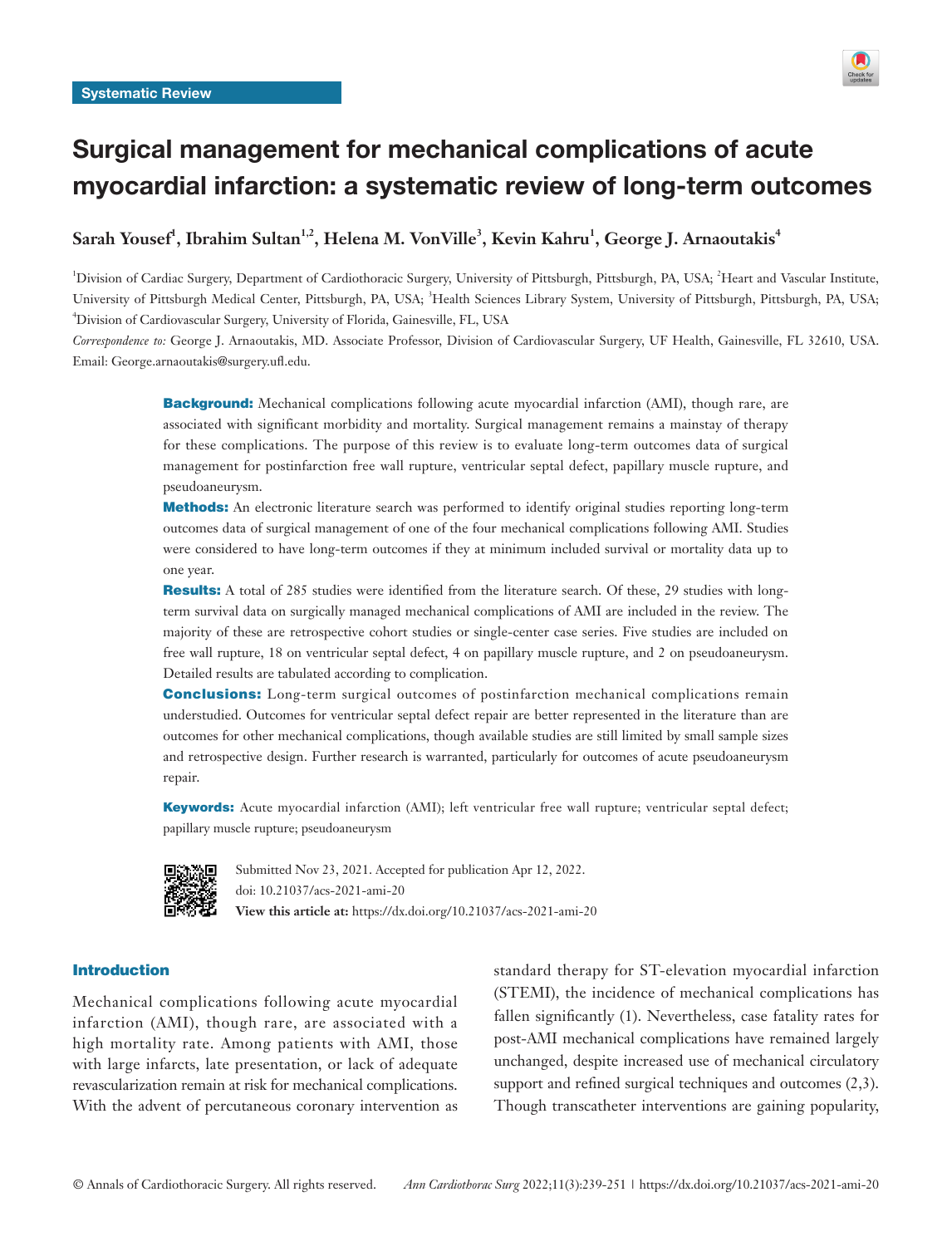surgical management remains the mainstay of therapy for these complications, with a frequently dismal prognosis when managed medically. Short-term outcomes for surgical management of these complications have been well studied, but long-term outcome data is relatively scarce. The purpose of this review is to evaluate the existing literature on long-term outcomes of surgical management for the mechanical complications of AMI. We will present these findings after a brief review of the four complications.

# **Left ventricular (LV) free wall rupture (FWR)**

LV FWR can be classified as 'blow-out' type, in which patients present with profound acute cardiogenic shock leading to cardiac arrest, or as 'oozing' type, in which presentation is less dramatic but still involves hemodynamic instability and pericardial effusion. Depending on their clinical status, patients may need to be bridged with intraaortic balloon pump (IABP) or extracorporeal membrane oxygenation (ECMO) support but will ultimately require surgical intervention (4).

The goals of surgical management of LV FWR include closing the defect, relieving tamponade, anchoring the repair in healthy tissue, minimizing distortion of ventricular geometry, and preventing pseudoaneurysm or re-rupture. Two general surgical strategies are sutured and sutureless repair. Sutured repair techniques include linear closure, infarctectomy and closure, or patch closure. In sutureless repair, a patch is applied with surgical glue to cover the defect; alternatively, a collagen sponge patch, such as TachoSil, is applied. Sutureless repair is more suitable for oozing-type FWR, with obvious limitations in controlling bleeding and preventing re-rupture in blowout type. Advantages of sutureless repair include avoidance of cardiopulmonary bypass (CPB) and thus of systemic heparinization, as well as avoidance of suturing on fragile, infarcted myocardium. Despite advances in surgical management of FWR, operative mortality is still quoted as high as 35% (4). A recent best evidence review by Nasir *et al.* demonstrated improved short- and mid-term survival as surgical technique has evolved over time to sutureless repair without the use of CPB. Data regarding long-term outcomes remains relatively limited (5).

# **Ventricular septal defect (VSD)**

VSD usually presents three to five days following AMI. Afterload reduction with medications, IABP, and/or

ECMO support is key in reducing shunting and pulmonicto-systemic flow ratio. Regardless of strategy, afterload reduction is only a temporizing measure until the defect can be closed. Without closing the defect, mortality approaches 80% at 30 days (2). Long term mortality rates with medical management have been estimated at 94% in the multicenter Global Utilization of Streptokinase and TPA for Occluded Coronary Arteries trial (6) and 96% in the SHOCK registry (7).

Operative mortality associated with this complication remains high, around 40% (8,9). A recent systematic review of short-term outcomes after VSD repair demonstrated an operative mortality around 38%. The authors found that operative mortality was unchanged over the last two decades [2001–2018] as compared to the preceding three [1971–2000]. There was no difference in operative mortality among patients who did and did not undergo concomitant CABG (10). Long-term outcome data were not assessed. How concomitant CABG, timing of surgery, and technique for repair influence long-term outcomes after VSD repair are all questions that remain to be answered within the literature.

# **Papillary muscle rupture (PMR)/acute mitral regurgitation**

PMR with resultant acute mitral regurgitation (MR) is another life-threatening complication of AMI, with inhospital mortality reported to be between 10% and 40% (11,12). Many patients present with pulmonary edema and may quickly progress to cardiogenic shock. Papillary muscle rupture may be complete, with rapid clinical deterioration, or partial, with a more subacute, stable presentation. Initial management again involves afterload reduction, as well as preload reduction. This can be accomplished with IABP support. Patients often require emergent temporary mechanical circulatory support as a bridge to surgery.

Surgical management is the mainstay of therapy (2). In the APEX-AMI trial (Assessment of Pexelizumab in Acute Myocardial Infarction), patients who underwent surgical repair had markedly improved survival at 90 days (69%) as compared to those who were treated medically (33%) (13). While chordal-sparing mitral valve replacement is considered to be the standard, mitral valve repair or replacement with a bioprosthetic or mechanical valve are all approaches that have been used for postinfarction PMR. Prior series have reported similar or improved operative mortality when concomitant CABG is performed (2,14).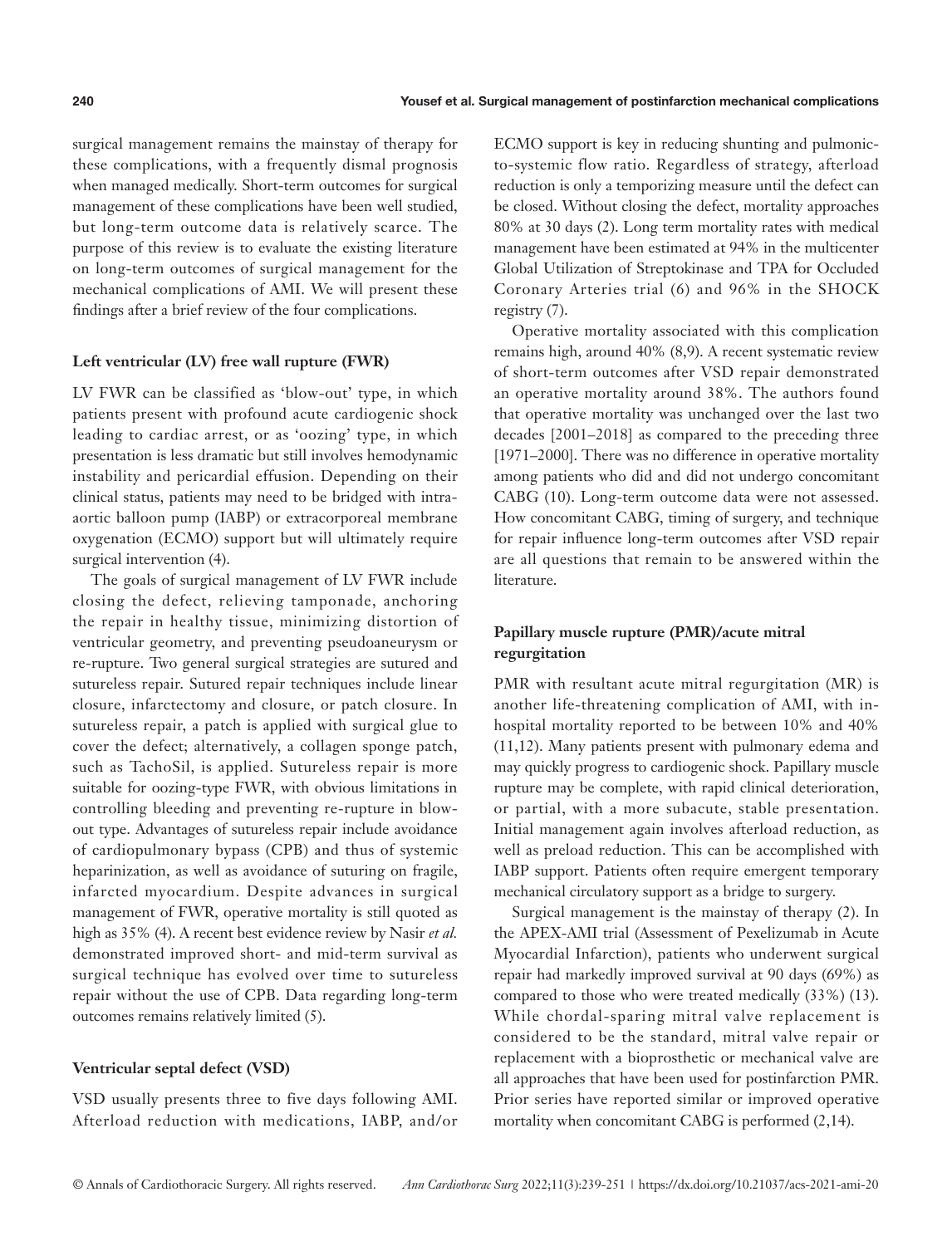# **Pseudoaneurysm**

Left ventricular pseudoaneurysms may occur after transmural infarction, resulting in cardiac rupture contained by pericardial adhesions (15). While acute rupture of the anterior wall is typically immediately fatal, pseudoaneurysms of the inferior or lateral wall can remain undiagnosed for months. Pseudoaneurysms following AMI typically require immediate surgical repair due to their progressive risk of rupture.2 Surgical repair may be performed primarily with pledgeted sutures or with the use of GoreTex, Dacron, autologous, or bovine pericardial patches.

# **Methods**

This systematic review follows the reporting guidelines designated by PRISMA (Preferred Reporting Items for Systematic Reviews and Meta-Analyses) (16).

# **Eligibility criteria**

Eligible studies for the current systematic review included original studies which reported long-term outcomes of surgical management of one of the four mechanical complications following acute myocardial infarction (i.e., left ventricular free wall rupture, ventricular septal defect, papillary muscle rupture/acute mitral regurgitation, and pseudoaneurysm). Studies were considered to have longterm outcomes if they at minimum included survival or mortality data up to one year. Studies with shortterm outcomes data only were not included. Studies on transcatheter management alone were also not included. Publications were limited to those involving human subjects and in the English language. Case reports and case series with fewer than five patients were excluded. Editorials and previous reviews were also excluded.

# **Literature search strategy**

An electronic search was performed in July 2021 using Ovid Medline, with the assistance of a health sciences librarian (H.V.) experienced in systematic reviews. The concepts used to develop the search were: acute myocardial infarction, mechanical complications (including ventricular septal defect, pseudoaneurysm, papillary rupture, acute mitral regurgitation, and free wall rupture), and surgery. A combination of Medical Subject Headings (MeSH) and title, abstract, and keyword terms were used

to create the search. The search was limited to studies dated 2010 to July 2021. A copy of the search strategy is available ([Appendix 1](https://cdn.amegroups.cn/static/public/ACS-2021-AMI-20-Supplementary.pdf)).

#### **Selection process**

Two investigators (SY, KK) independently screened all abstracts for study selection. Full text review was also independently performed by SY and KK. Any discrepancies between these two investigators were resolved by the senior investigator (GJA).

# **Data collection process**

All data were extracted from article texts and tables by two independent reviewers (SY and KK). Any discrepancies between these two investigators were resolved by the senior investigator (GJA).

# **Data items**

The primary outcome of interest was long-term survival. Data were also collected on study demographics, patient age, preoperative characteristics, operative techniques, operative mortality, and other postoperative outcomes or study findings.

# **Quality assessment and risk of bias assessment**

The Newcastle-Ottawa Scale (NOS), a tool for quality and risk of bias assessment recommended by the Cochrane collaboration, was utilized for retrospective cohort studies. Content validity and interrater reliability have been established for this tool (17,18).

# **Effect measure and synthesis methods**

Meta-analysis and statistical synthesis was not performed, nor were effect sizes calculated.

The results of individual studies were tabulated according to type of mechanical complication.

# **Results**

# **Study selection and study characteristics**

A total of 285 studies were identified from the literature search. Of these, 29 were included in the review (*Figure 1*).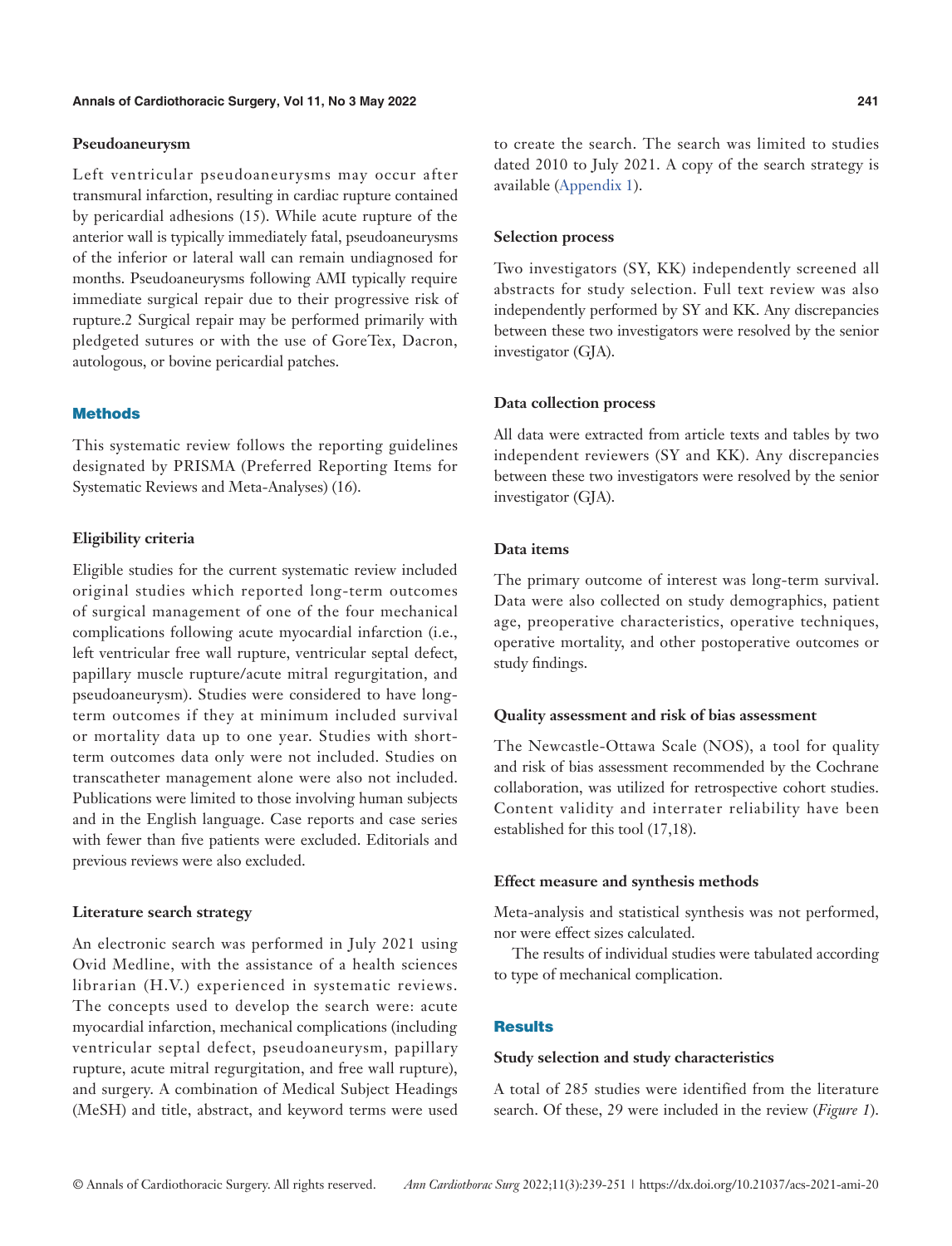

Figure 1 Prisma flowchart. MI, myocardial infarction.

Most of the studies included were retrospective cohort studies or case series of patients managed at a single institution or at two institutions. One of the studies was a retrospective review of the Society of Thoracic Surgeon's database combined with Medicare data (19). No randomized studies were identified. The details of each study are tabulated according to type of mechanical complication (*Tables 1-4*). The findings for each complication are summarized below.

# **Study quality and risk of bias**

The NOS was applied to all retrospective cohort studies, with the caveat that most of these studies do not have a control group. Rather, many of these studies report outcomes for a single cohort of patients undergoing surgical intervention and then perform analyses to determine which variables within this patient group are predictive of outcomes. For these studies, one star was awarded for comparability if multivariable regression was used to adjust for confounders; otherwise, zero stars were awarded for comparability. Similarly, the maximum number of stars that were given for selection in a study with no control group was three. The results of this assessment have been tabulated for each cohort study (*Table 5*). The majority of studies in this review were awarded 3 out of 4 stars for selection, 0−1 out of 1 star for comparability, and 3 out of 3 stars for outcome.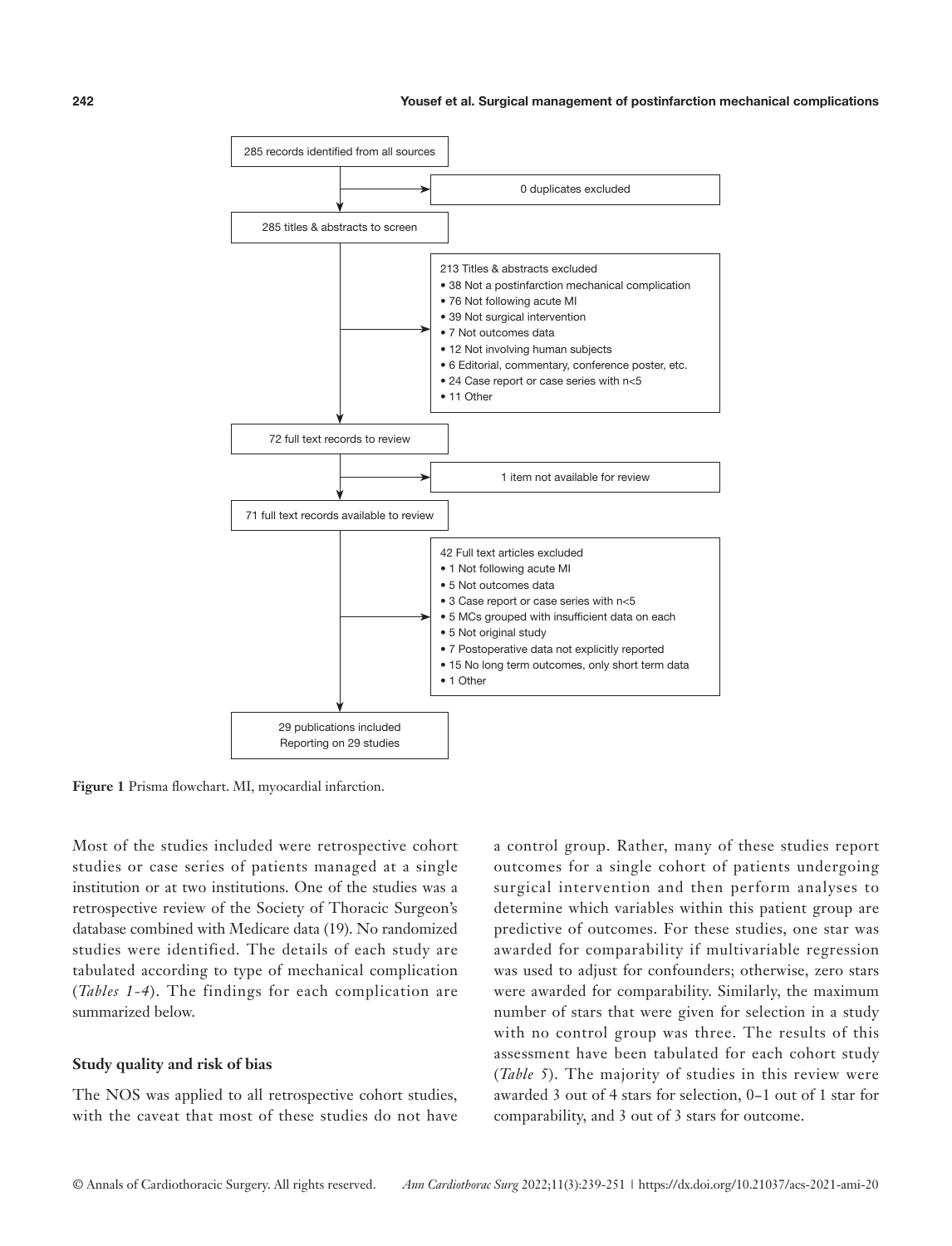# **Annals of Cardiothoracic Surgery, Vol 11, No 3 May 2022 243**

|                       | Table 1 LV free wall rupture                                                  |              |                |                                                                                                                |                         |                             |                                                                                                 |
|-----------------------|-------------------------------------------------------------------------------|--------------|----------------|----------------------------------------------------------------------------------------------------------------|-------------------------|-----------------------------|-------------------------------------------------------------------------------------------------|
| Study                 | Population                                                                    | $\mathsf{N}$ | Age,<br>years  | Operative details                                                                                              | Operative<br>mortality  |                             | Follow up time Survival at follow up                                                            |
|                       | Retrospective cohort studies                                                  |              |                |                                                                                                                |                         |                             |                                                                                                 |
| Kacer,<br>2020 (20)   | Single center,<br>Prague 2006<br>to 2017                                      | $-19$        | 64             | • 73.7% ventriculotomy, on bypass 5 (26.3%)<br>(7 endoventricular plasty, 6 direct<br>suture, 1 patch closure) |                         | Median f/u:<br>45 months    | Alive at f/u:<br>14/14 (100.0%)                                                                 |
|                       |                                                                               |              |                | • 26.3% sutureless repair                                                                                      |                         |                             |                                                                                                 |
|                       |                                                                               |              |                | • Concomitant CABG: 36.8%                                                                                      |                         |                             |                                                                                                 |
| 2019(21)              | Okamura Single center,<br>Saitama 2001<br>to 2016                             | 35           | $71.5 \pm 9.5$ | • All sutureless repair using<br>collagen sponges, without<br>bypass                                           | 6(17.1%)                | Median f/u:<br>3.4 years    | Overall survival:<br>1-year: 71.4%,<br>5-year: 68.6%,<br>10-year 62.9%,<br>6 late deaths at f/u |
| Formica,              | Single center,                                                                | 35           | $68.3 \pm 8.5$ | • 60.0% on bypass                                                                                              | 12 (34.3%)              | Overall mean                | Overall survival:                                                                               |
| 2018 (22)             | Italy 2000 to<br>2016                                                         |              |                | • 45.7% patch and glue                                                                                         |                         | $f/u$ : 8.3 years           | 5-year: 53.2%±8.6%;<br>10-year: 49.1%±8.9%                                                      |
|                       |                                                                               |              |                | • 54.3% direct suture                                                                                          |                         |                             |                                                                                                 |
|                       |                                                                               |              |                | • Concomitant CABG: 42.9%                                                                                      |                         |                             |                                                                                                 |
| Case series           |                                                                               |              |                |                                                                                                                |                         |                             |                                                                                                 |
| Raffa,                | Single center, 6                                                              |              | $60 - 83$      | • TachoSil patch                                                                                               | 1(16.7%)                | Mean $f/u$ :                | All 5 discharged patients                                                                       |
| 2013 (23)             | Italy                                                                         |              |                | • Beating-heart 50%                                                                                            |                         | $24\pm18$ months            | alive at f/u                                                                                    |
|                       |                                                                               |              |                | • Full bypass 50%                                                                                              |                         |                             |                                                                                                 |
|                       |                                                                               |              |                | • Concomitant CABG: 0%                                                                                         |                         |                             |                                                                                                 |
| Zoffoli,<br>2012 (24) | Single center,<br>Italy 1997 to                                               | 25           | $65 + 9.1$     | • Double-layer AKA "patch and<br>qlue"                                                                         | $3(12.0\%)$<br>[low EF] | Mean late f/u:<br>6.7 years | Mortality at 6 months:<br>$4(16.0\%)$                                                           |
|                       | 2011                                                                          |              |                | • All beating-heart                                                                                            |                         |                             | Mortality at late f/u:                                                                          |
|                       |                                                                               |              |                | • Concomitant CABG: 8.0%                                                                                       |                         |                             | 8 (32.0%)                                                                                       |
|                       | CABG, coronary artery bypass grafting; f/u, follow up; EF, ejection fraction. |              |                |                                                                                                                |                         |                             |                                                                                                 |

**Left ventricular free wall rupture**

Our review identified five original studies with long-term outcome data for surgically managed FWR (*Table 1*) (20-24) Operative mortality among the studies ranged from 12–34%. In the study by Okamura *et al.*, overall survival of 35 patients managed with sutureless repair without the use of CPB at 1, 5, and 10 years was 71.4%, 68.6%, and 62.9%, respectively. On multivariate analysis, age and re-rupture were identified as independent predictors of decreased survival. All patients in this study had the oozing-type of FWR except for two, and these were two of the six patients that re-ruptured (21). In the study by Formica *et al.*, overall survival of 35 patients at 5 and 10 years was 53.2%±8.6% and

49.1%±8.9%, respectively. Operative mortality was twice as high as that in the series by Okamura. Almost half of the patients in this series had the blow-out type of FWR, with sutured repair, as well as CPB, utilized in most cases (22).

#### **Ventricular septal defect**

Our review identified 18 original studies with long-term outcome data on surgically managed postinfarction VSD (19,25-41). One of these studies was a retrospective review of the Society of Thoracic Surgeons' (STS) database linked with Medicare data which involved 537 patients, 65.7% of whom underwent concomitant CABG. Operative mortality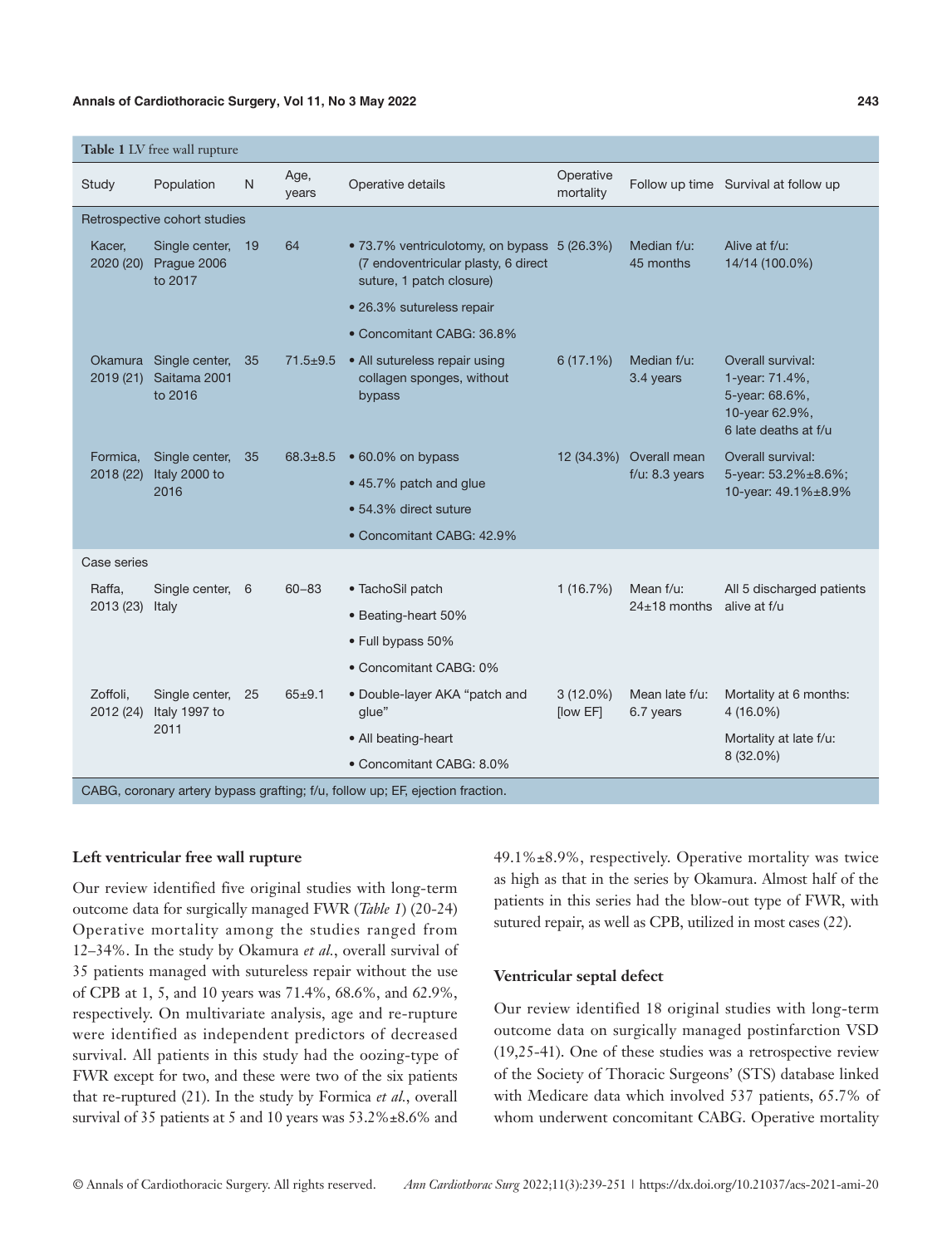# **244** Yousef et al. Surgical management of postinfarction mechanical complications

|                              | Table 2 Ventricular septal defect               |           |                 |                                                  |                                                                   |                                    |                                                                         |
|------------------------------|-------------------------------------------------|-----------|-----------------|--------------------------------------------------|-------------------------------------------------------------------|------------------------------------|-------------------------------------------------------------------------|
| Study                        | Population                                      | ${\sf N}$ | Age,<br>years   | Operative details                                | Operative<br>mortality                                            | Follow up time                     | Survival at follow up                                                   |
| Retrospective cohort studies |                                                 |           |                 |                                                  |                                                                   |                                    |                                                                         |
| Arnaoutakis,                 | <b>STS Database</b>                             | 537       | $74 \pm 5$      | • Elective: 36.1%                                | 157 (29.2%)                                                       |                                    | 1-year mortality:                                                       |
| 2020 (19)                    | and Medicare<br>data 2008 to                    |           |                 | • Urgent: 38.2%                                  |                                                                   |                                    | overall: 210 (39.1%),<br>elective: 25 (12.9%),                          |
|                              | 2012                                            |           |                 | • Emergent: 23.8%                                |                                                                   |                                    | urgent: 88 (42.9%),                                                     |
|                              |                                                 |           |                 | • Salvage: 1.9%                                  |                                                                   |                                    | emergent: 89 (69.5%),                                                   |
|                              |                                                 |           |                 | • Concomitant CABG: 65.7%                        |                                                                   |                                    | salvage: 8 (80.0%)                                                      |
| Bisoyi, 2020                 | Single center,                                  | 21        |                 | • 76.2% acute (within 7 days of MI)              | 5(23.8%)                                                          | Mean f/u:                          | Alive at f/u:                                                           |
| (25)                         | India 2010 to<br>2014                           |           |                 | • 100% infarct exclusion                         |                                                                   | 5 years                            | 16/16 (100.0%)                                                          |
|                              |                                                 |           |                 | • Concomitant CABG: 81.0%                        |                                                                   |                                    |                                                                         |
| Dogra, 2019                  | Single center,                                  | 35        | $58 + 11$       | • Avg time 11 days from MI                       | 46%                                                               |                                    | 1-year mortality: 49%                                                   |
| (26)                         | India 2012 to<br>2018                           |           |                 | • 74.3% infarct exclusion                        |                                                                   |                                    |                                                                         |
|                              |                                                 |           |                 | • 20.0% septal patch                             |                                                                   |                                    |                                                                         |
|                              |                                                 |           |                 | • 6.0% direct closure                            |                                                                   |                                    |                                                                         |
|                              |                                                 |           |                 | • Concomitant CABG: 62.9%                        |                                                                   |                                    |                                                                         |
| Furui, 2018                  | Single center,<br>Japan 2003 to<br>(27)<br>2016 | 24        | $72.6 \pm 10.4$ | • 54.2% delayed (2 weeks after MI)               | 30 days: 1 (4.2%)<br>Long-term<br>hospital mortality:<br>3(12.5%) | Mean $f/u$ : 66 $\pm$<br>54 months | Overall survival:<br>1-year: 82.9%,<br>5-year: 77.8%,<br>10-year: 64.8% |
|                              |                                                 |           |                 | • Patch closure                                  |                                                                   |                                    |                                                                         |
|                              |                                                 |           |                 | • Concomitant CABG: 50.0%                        |                                                                   |                                    |                                                                         |
| Pojar, 2018                  | Single center,                                  | 39        | $68.4 \pm 9.9$  | • Emergent 33.3%                                 | 14 (35.59%)                                                       | Median f/u:<br>55.2 months         | Overall survival:<br>1-year: 50%,<br>5-year: 38%                        |
| (28)                         | <b>Czech Republic</b><br>1996 to 2016           |           |                 | • Infarct exclusion                              |                                                                   |                                    |                                                                         |
|                              |                                                 |           |                 | • Concomitant CABG: 31.0%                        |                                                                   |                                    |                                                                         |
| <b>Isoda, 2017</b>           | 2 centers,                                      | 24        | 73.5            | • "Sandwich" technique via RV incision           | $0(0.0\%)$                                                        |                                    | 1-year mortality:<br>25.0%                                              |
| (29)                         | Japan 2001 to<br>2013                           |           |                 | • Concomitant CABG: 16.7%                        |                                                                   |                                    |                                                                         |
| Okamoto,                     | Single center,                                  | 21        |                 | • 23.8% elective (>7 days after MI)              | 5(23.8%)                                                          | Mean f/u:                          | Overall survival:                                                       |
| 2016 (30)                    | Japan 2004 to<br>2015                           |           |                 | • Triple patch (modified infarct exclusion)      |                                                                   | $43.5 \pm 36.1$<br>months          | 3-year: 70.8%,<br>8-year: 57.9%                                         |
|                              |                                                 |           |                 | • Concomitant CABG: 38.1%                        |                                                                   |                                    |                                                                         |
| <b>Huang, 2015</b>           | Single center,                                  |           | 47 68.9±9.5     | $\bullet$ 5.3 $\pm$ 10.4 days b/n MI and surgery | 17 (36.2%)                                                        | Mean f/u: 99.1                     | Overall survival:                                                       |
| (31)                         | Taiwan 1995 to<br>2013                          |           |                 | • Emergent 87.2%                                 |                                                                   | months                             | 6-year: $41.1 \pm 2.2\%$                                                |
|                              |                                                 |           |                 | • Infarct exclusion                              |                                                                   |                                    |                                                                         |
|                              |                                                 |           |                 | • Concomitant CABG: 57.4%                        |                                                                   |                                    |                                                                         |
| Isoda, 2015                  | 2 centers,                                      | 25        | 73.6            | • Avg time from MI to surgery 2.1 days           | $0(0.0\%)$                                                        | f/u rate: 96%                      | Overall survival:                                                       |
| (32)                         | Japan 2001 to<br>2013                           |           |                 | • "Sandwich technique" via RV incision           | Long term<br>hospital mortality:                                  | Mean f/u:                          | 1-year: $71\pm9\%$ ,<br>5-year: 65±10%,                                 |
|                              |                                                 |           |                 | • Concomitant CABG: 20.0%                        | 7(28.0%)                                                          | $4.2 \pm 3.7$ years                | 10-year: 56±12%                                                         |

**Table 2** (*continued*)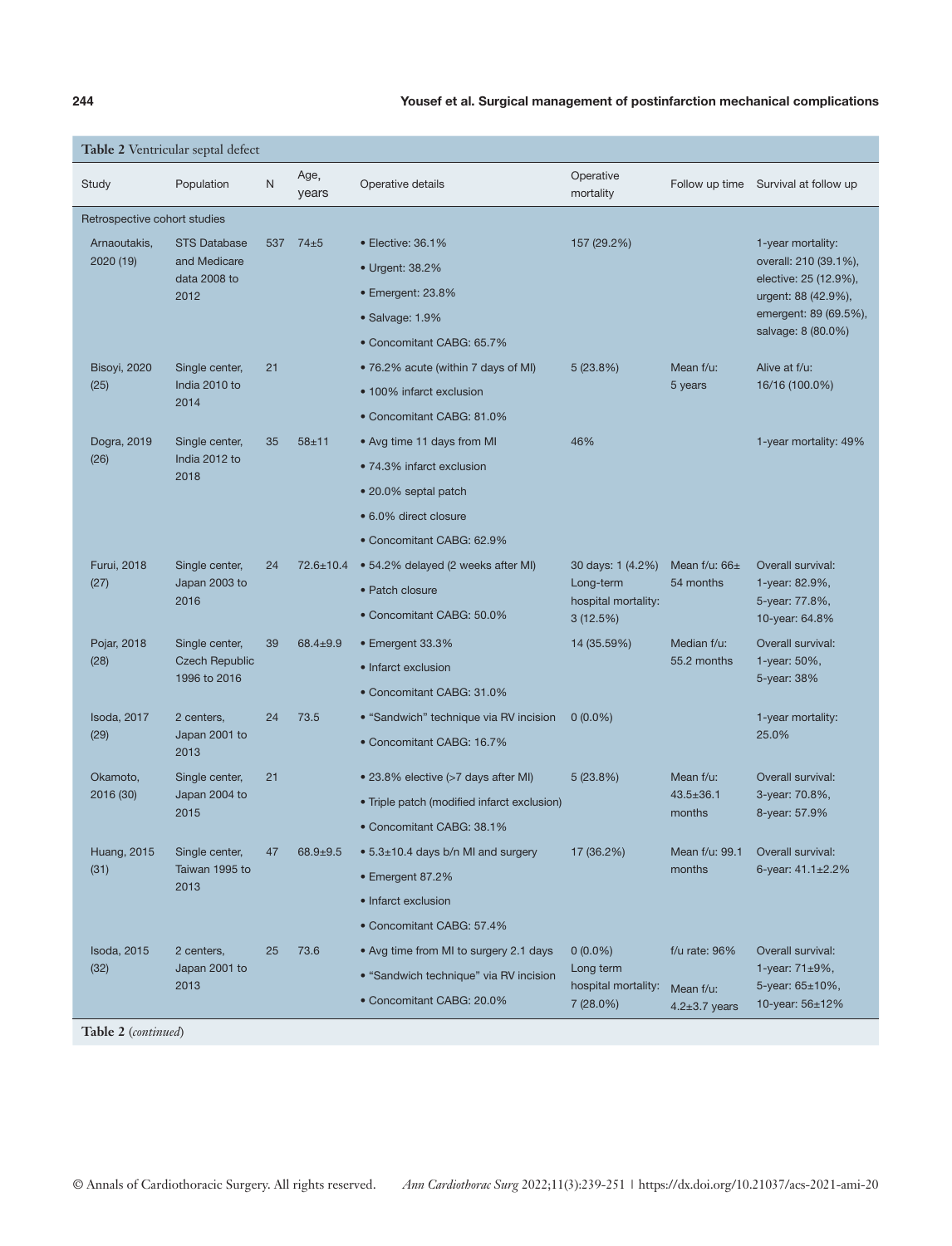# Annals of Cardiothoracic Surgery, Vol 11, No 3 May 2022 **245** 245

| Table 2 (continued) |  |
|---------------------|--|
|---------------------|--|

| Study                      | Population                                | N              | Age,<br>years                       | Operative details                                                                                                     | Operative<br>mortality                       | Follow up time                       | Survival at follow up                                                             |
|----------------------------|-------------------------------------------|----------------|-------------------------------------|-----------------------------------------------------------------------------------------------------------------------|----------------------------------------------|--------------------------------------|-----------------------------------------------------------------------------------|
| Takahashi,<br>2015 (33)    | Single center,<br>Germany 1982<br>to 2012 | 52             | $67 + 10$                           | • Median interval b/n MI and surgery<br>8 days<br>• Suture closure vs. varied patch repairs                           | 19 (36.5%)                                   | Mean f/u:<br>$7.8 \pm 7.7$ years     | <b>Actuarial survival</b><br>(n=33): 1-year: 91%,<br>5-year: 75%,<br>10-year: 31% |
|                            |                                           |                |                                     | • Concomitant CABG: 65.4%                                                                                             |                                              |                                      | Overall survival:<br>1-year: 58%,<br>5-year: 47%,<br>10-year: 20%                 |
| Kim, 2015 (34)             | Single center,<br>South Korea             | 23             | $68 + 9$                            | • Avg time from MI to surgery $3.4\pm$<br>2.9 days                                                                    | 1(4.3%)                                      | Mean f/u:<br>$26.2 \pm 18.6$         | Overall survival:<br>1-year: 95.5%,                                               |
|                            | 2001 to 2011                              |                |                                     | • Infarct exclusion [21], patch [2]                                                                                   |                                              | months                               | 5-year: 82.0%,<br>7-year: 65.6%                                                   |
|                            |                                           |                |                                     | • Concomitant CABG: 73.9%                                                                                             |                                              |                                      |                                                                                   |
| Iwaki, 2014                | Single center,                            | 19             | $72.6 \pm 3$                        | • Infarct exclusion;                                                                                                  | 3(15.8%)                                     | f/u rate: 87.5%                      | Overall survival:                                                                 |
| (35)                       | Japan 2002 to<br>2011                     |                |                                     | • Compared biventricular [6] vs. LV [13]<br>approaches                                                                |                                              | Mean<br>f/u: $35.3\pm$<br>8.3 months | 5-year: 79%                                                                       |
|                            |                                           |                |                                     | • Concomitant CABG: 47.3%                                                                                             |                                              |                                      |                                                                                   |
| Sharma, 2013<br>(36)       | Single center,<br>Rochester 2000          | 20             | $65.3 \pm 10$<br>(survivors)        | · Patch closure via transatrial [8] vs.<br>transventricular [12] approach                                             | $5(20.0\%)$                                  |                                      | 1 death at 7 years                                                                |
|                            | to 2011                                   |                | $65.6 \pm 1$<br>(non-<br>survivors) | • Concomitant CABG: 35.0%                                                                                             |                                              |                                      |                                                                                   |
| Sathananthan,<br>2013 (37) | Single center,<br><b>New Zealand</b>      | 18             |                                     | • Patch closure through left<br>ventriculotomy                                                                        | 7 (38.9%)                                    |                                      | 5 additional patients<br>died after discharge                                     |
|                            | 1992 to 2012                              |                |                                     |                                                                                                                       |                                              |                                      | Overall mortality: 75%                                                            |
| Park, 2013 (38)            | Single center,<br>Korea 1991 to           | 34             | $67.1 \pm 8.0$                      | • Infarct exclusion                                                                                                   | 7(20.6%)<br>Long-term                        | Median f/u: 4.8<br>years             | 9 patients died after<br>discharge                                                |
|                            | 2012                                      |                |                                     |                                                                                                                       | hospital mortality:<br>10 (29.4%)            |                                      | Overall survival:<br>5-year: 54.4%±8.8%,<br>10-year: 44.3%±8.9%                   |
| Case series                |                                           |                |                                     |                                                                                                                       |                                              |                                      |                                                                                   |
| Hosoba, 2013<br>(39)       | Single center,<br>Japan 2008 to<br>2012   | 15             | 76±10                               | • Extended sandwich patch repair<br>through right ventriculotomy                                                      | $3(20.0\%)$                                  | Mean f/u:<br>$17\pm15$ months        | Overall survival:<br>3-year: 76%                                                  |
| Asai, 2012 (40)            | Single center,                            | 12             | 76±11                               | • Extended sandwich patch                                                                                             | $3(25.0\%)$                                  | Mean f/u:                            | No deaths during f/u                                                              |
|                            | Japan 2008 to<br>2011                     |                |                                     | • Concomitant CABG: 83.3%                                                                                             |                                              | $12±14$ months                       |                                                                                   |
| Isoda, 2012                | Single center,                            | $\overline{7}$ | 70.9                                | • "sandwich technique" via RV incision                                                                                | $0(0.0\%)$                                   | Mean f/u: 48.1                       | Long-term survival:                                                               |
| (41)                       | Japan 2001 to<br>2010                     |                |                                     | • Concomitant CABG: 28.6%                                                                                             | Long-term<br>hospital mortality:<br>1(14.3%) | months                               | 5/7                                                                               |
|                            |                                           |                |                                     | STS, Society of Thoracic Surgeons; CABG, coronary artery bypass grafting; f/u, follow up; avg, average; b/n, between. |                                              |                                      |                                                                                   |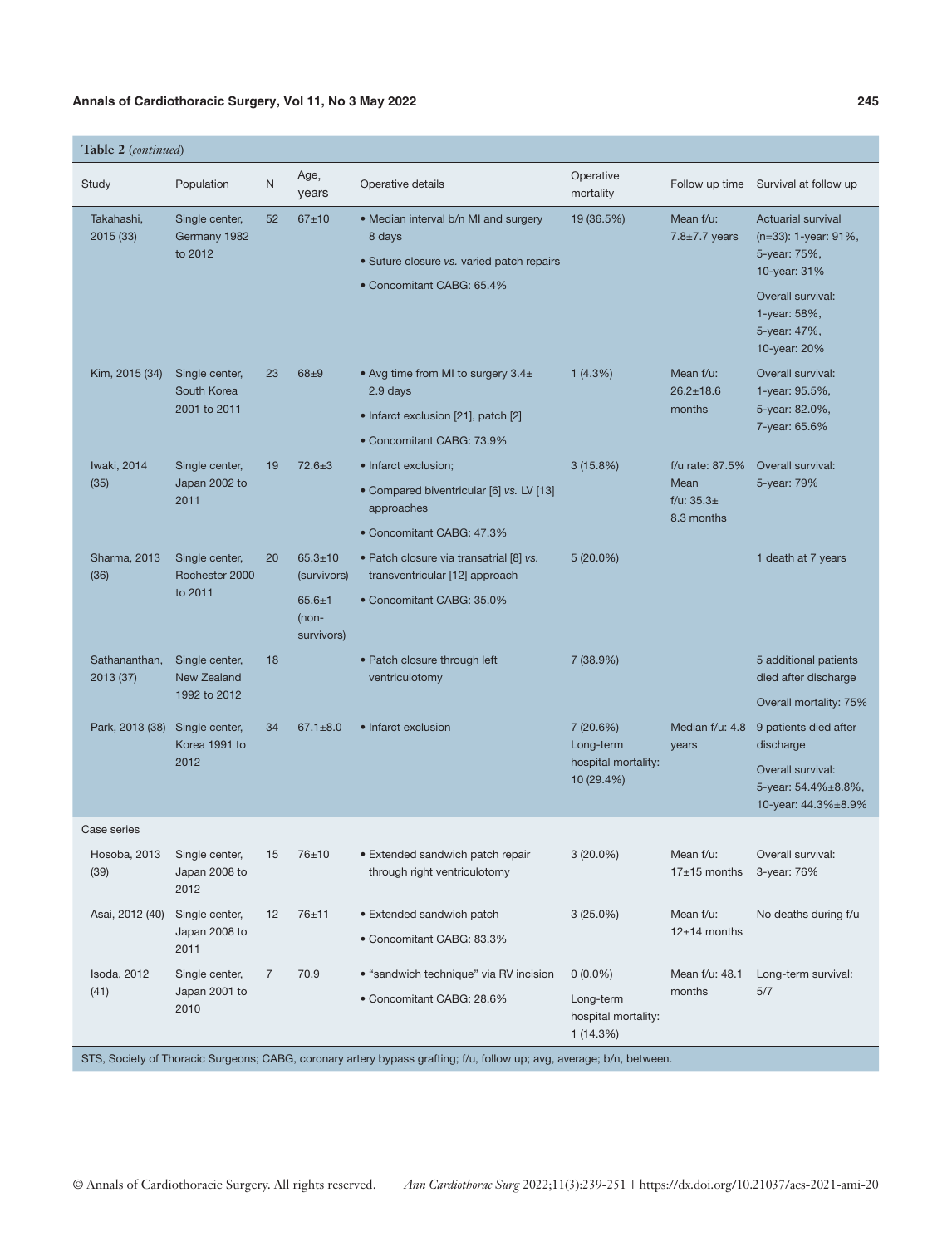## **246** Yousef et al. Surgical management of postinfarction mechanical complications

|                      | Table 3 Papillary muscle rupture                |    |                 |                                                                                |                        |                                |                                                                                                                                                       |
|----------------------|-------------------------------------------------|----|-----------------|--------------------------------------------------------------------------------|------------------------|--------------------------------|-------------------------------------------------------------------------------------------------------------------------------------------------------|
| Study                | Population                                      | N  | Age,<br>years   | Operative details                                                              | Operative<br>mortality | Follow up time                 | Survival at follow up                                                                                                                                 |
|                      | Retrospective cohort studies                    |    |                 |                                                                                |                        |                                |                                                                                                                                                       |
| Sultan.              | Single center, 24<br>2018 (42) Pittsburgh       |    |                 | 61.8 $\pm$ 12.5 • All patients operated on day of<br><b>PMR</b> diagnosis      | 3(12.5%)               | Mean $f/u$ :                   | 1 and 3-year freedom from<br>2.4±1.96 years mortality: 78.9%                                                                                          |
|                      | 2011 to 2017                                    |    |                 | • MV replacement: 70.8%                                                        |                        |                                |                                                                                                                                                       |
|                      |                                                 |    |                 | • MV repair: 29.2%                                                             |                        |                                |                                                                                                                                                       |
|                      |                                                 |    |                 | • Concomitant CABG: 54.2%                                                      |                        |                                |                                                                                                                                                       |
| Leroux,<br>2019 (43) | Single center,<br>Quebec 2000<br>to 2016        | 37 | $63.5 \pm 11$   | • Avg 7.4 days from MI to PMR,<br>2.2 days from PMR to surgery                 | 7(18.9%)               |                                | Overall survival (cPMR):<br>1-year: 72%, 3-year: 67%,                                                                                                 |
|                      |                                                 |    |                 | • All MV replacement                                                           |                        |                                | 5-year: 67%<br>$(pPMR)$ :<br>1-year: 84%, 3-year: 84%,                                                                                                |
|                      |                                                 |    |                 | Bioprosthetic: 12                                                              |                        |                                |                                                                                                                                                       |
|                      |                                                 |    |                 | Mechanical: 25                                                                 |                        |                                | 5-year: 74%                                                                                                                                           |
|                      |                                                 |    |                 | • Concomitant CABG: 81.0%                                                      |                        |                                |                                                                                                                                                       |
| Bouma,<br>2015 (44)  | Single center,<br>Netherlands<br>1990 to 2014   | 50 | $64.7 \pm 10.8$ | • Urgent: 22.0%                                                                |                        |                                | f/u rate: 100% Overall survival:<br>1-year: 71.9%±6.4%,<br>5-year: 65.1%±6.9%,<br>10-year: 49.5%±7.6%,<br>15-year: 36.1%±8.0%,<br>20-year: 23.7%±9.2% |
|                      |                                                 |    |                 | • Emergent: 62.0%                                                              |                        |                                |                                                                                                                                                       |
|                      |                                                 |    |                 | · Salvage: 4.0%                                                                |                        | Mean f/u:                      |                                                                                                                                                       |
|                      |                                                 |    |                 | • MV repair: 20.0%                                                             |                        | $7.1\pm6.8$ years              |                                                                                                                                                       |
|                      |                                                 |    |                 | • MV replacement: 80.0%                                                        |                        |                                |                                                                                                                                                       |
|                      |                                                 |    |                 | Mechanical: 36                                                                 |                        |                                |                                                                                                                                                       |
|                      |                                                 |    |                 | Bioprosthetic: 4                                                               |                        |                                |                                                                                                                                                       |
|                      |                                                 |    |                 | • Concomitant CABG: 48.0%                                                      |                        |                                |                                                                                                                                                       |
| Case series          |                                                 |    |                 |                                                                                |                        |                                |                                                                                                                                                       |
| Bouma,<br>2013 (45)  | Single center, 9<br>Netherlands<br>1990 to 2010 |    |                 | 63.5±14.2 • Urgent/emergent: 77.8%<br>• MV repair<br>• Concomitant CABG: 55.6% | $0(0.0\%)$             | Mean f/u:<br>$8.7\pm6.1$ years | F/u rate: 100% Overall survival:<br>1-year: 100%,<br>5-year: 83.3%±15.2%,<br>10-year: 66.7%±19.2%,<br>15-year: 44.4%±22.2%                            |

CABG, coronary artery bypass grafting; f/u, follow up; PMR, papillary muscle rupture; cPMR, complete papillary muscle rupture; pPMR, partial papillary muscle rupture; MV, mitral valve; avg, average.

in this series was 29.2%, and overall 1-year mortality was 39.1%. In many of the smaller series, Kaplan-Meier estimates of overall survival at 1, 5, and/or 10 years were reported (*Table 2*).

# **Papillary muscle rupture/acute mitral regurgitation**

Our search identified four original studies with long-term outcomes data for surgical management of postinfarction PMR (*Table 3*) (42-45). Operative mortality in the studies

ranged from 0 to 19%. In the study by Sultan *et al.*, 1- and 3-year freedom from mortality was 78.9% and from allcause readmission was 54.6%. In the other three studies, overall survival was greater than 70% at 1 year and greater than 65% at 5 years. In the 2015 study by Bouma *et al.*, concomitant CABG was not a predictor of overall survival.

# **Pseudoaneurysm**

Our review identified only two original articles reporting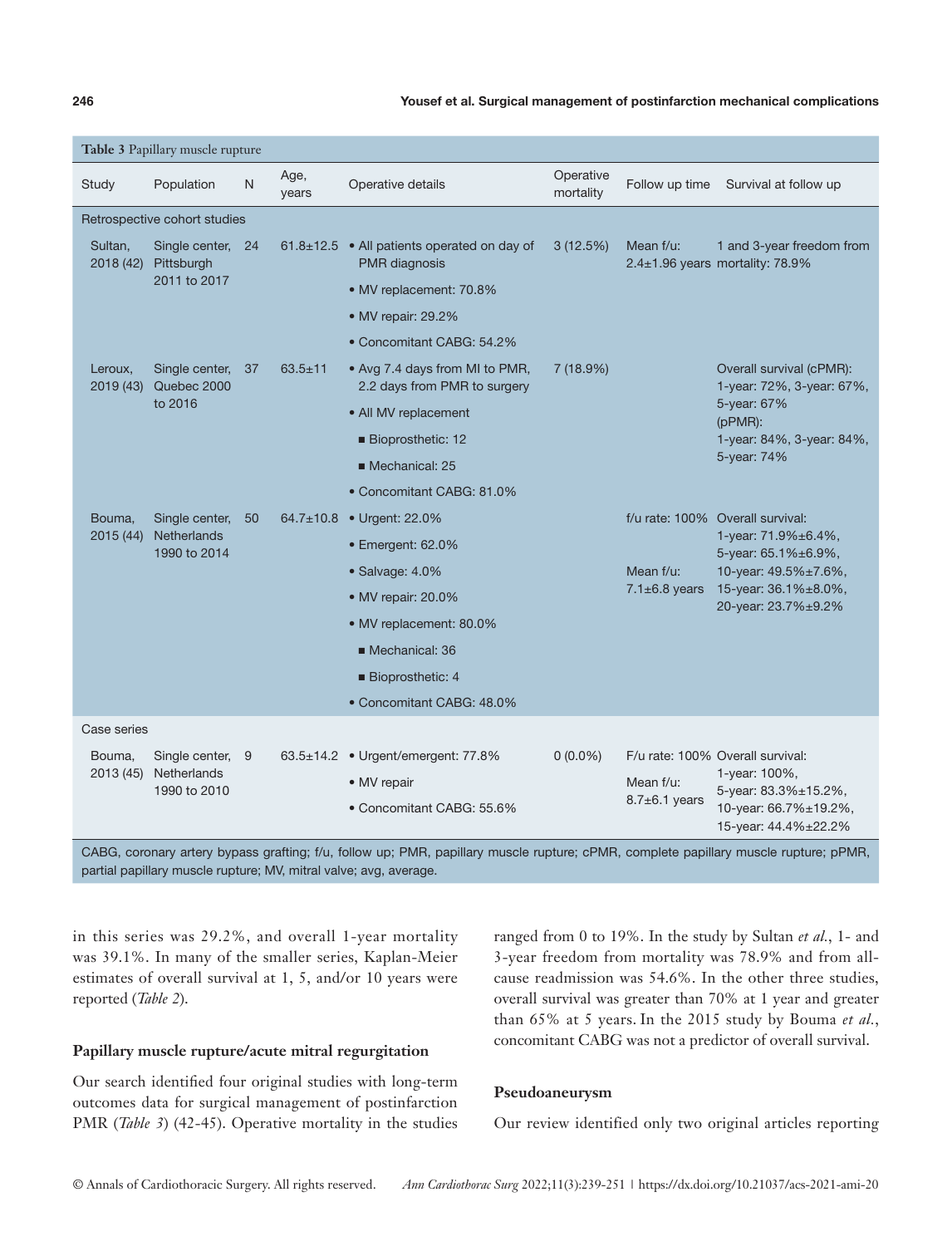#### **Annals of Cardiothoracic Surgery, Vol 11, No 3 May 2022 247**

|                       | Table 4 Pseudoaneurysm                               |                   |                |                                                                                                                           |                        |                   |                                                                            |
|-----------------------|------------------------------------------------------|-------------------|----------------|---------------------------------------------------------------------------------------------------------------------------|------------------------|-------------------|----------------------------------------------------------------------------|
| Study                 | Population                                           | N.                | Age, years     | Operative details                                                                                                         | Operative<br>mortality | Follow up<br>time | Survival at follow up                                                      |
|                       | Retrospective cohort studies                         |                   |                |                                                                                                                           |                        |                   |                                                                            |
| Fedakar,<br>2010 (46) | Single center,<br>Istanbul 1985<br>to 2008           | $22 \overline{ }$ | $64.0 \pm 8.7$ | • 22.7% early (w/in 2 weeks of MI)<br>• All on full bypass<br>• Primary suture closure, dacron or<br>pericardial patches  | 6(27.3%)               |                   | In the 16 hospital<br>survivors, mean survival<br>was $61.9\pm41.4$ months |
| Case series           |                                                      |                   |                |                                                                                                                           |                        |                   |                                                                            |
| Prifti,<br>2017 (47)  | Single center,<br>Albania 2006<br>to 2016            | 13                | $61\pm7.6$     | • 30.8% early (w/in 2 weeks of MI)<br>• Direct pledgeted sutures or varied<br>patch closures<br>• Concomitant CABG: 92.3% | $4(30.8\%)$            | 1 and<br>3 years  | 2 deaths                                                                   |
|                       | CABG, coronary artery bypass grafting; w/in, within. |                   |                |                                                                                                                           |                        |                   |                                                                            |

outcomes of surgically managed pseudoaneurysm following acute MI (46,47). In both studies, outcomes of early/acute pseudoaneurysms (identified within the first two weeks after MI) as well as late/chronic pseudoaneurysms were reported. In the study by Prifti *et al.*, only four patients (30.8%) presented with acute, rather than chronic, pseudoaneurysm, and in the study by Fedakar *et al.*, only five patients (22.7%) presented with acute pseudoaneurysm. Operative mortality in the study by Prifti was 30.8% and in the study by Fedakar was 27.3%. The majority of patients who survived to discharge were still alive at 3 years in both studies.

# **Discussion**

Long-term outcomes of surgical management for mechanical complications of acute MI remain poorly understood. This review demonstrates that available data is limited to small retrospective cohort studies and case series. The literature is particularly limited regarding outcomes of LV pseudoaneurysm repair following acute MI. Of the four mechanical complications, outcomes of VSD repair after acute MI have been explored the most, and the following discussion will thus focus on this complication.

Whether concomitant CABG during time of surgical repair improves long-term outcomes remains to be fully understood (10). In the STS database review, older age, emergent or salvage operative status, and concomitant CABG all were strong predictors of 1-year mortality. Importantly, patients who underwent emergent or salvage operation were more likely to have multivessel coronary disease and undergo concomitant CABG. Thus the patient's clinical status at time of operation may have confounded the true association of CABG with 1-year mortality in this study (19). In the study by Huang *et al.*, total revascularization of stenotic coronary arteries was associated with significantly improved late survival (31). On the other hand, incomplete revascularization was shown to be the best predictor of 30-day mortality in the study by Takahashi *et al.* (33). Together, these findings may suggest that concomitant CABG can yield favorable outcomes if complete revascularization is performed, or adverse outcomes if incomplete revascularization is performed. The latter approach may prolong operative and CPB times while suboptimally treating coronary artery disease, thus potentially decreasing the chances of cardiac recovery. Overall, however, the majority of studies identified demonstrated no long-term survival benefit with concomitant CABG (25,26,28,33,48). This coincides with the findings of a recent systematic review on repair of postinfarction VSD with and without CABG, namely, that concomitant CABG did not have a significant effect on survival (49).

Additionally, the question of optimal timing of surgical repair for postinfarction VSD, as well as for other postinfarction mechanical complications, remains in debate. It has been postulated that delayed repair, if feasible, may be preferable, as it allows for scar formation and thus may avoid suture placement through freshly infarcted friable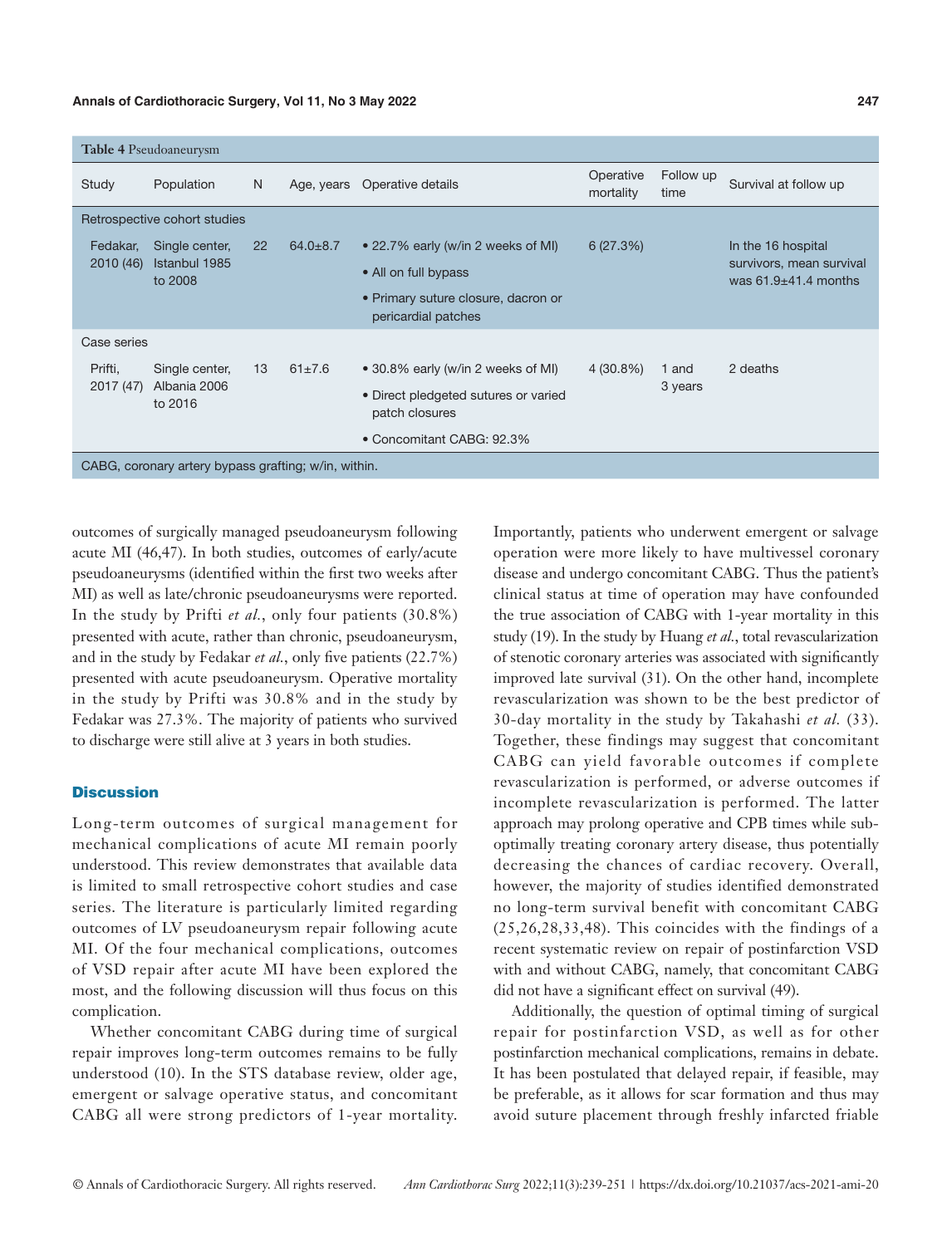**Table 5** Newcastle-Ottawa Scale assessment for all retrospective cohort studies

| Study             | Selection         | Comparability | Outcome |
|-------------------|-------------------|---------------|---------|
| <b>Kacer/2020</b> | $\star\star\star$ |               | ***     |
| Okamura/2019      | ***               | $\star$       | ***     |
| Formica/2017      | ***               | $\star$       | ***     |
| Arnaoutakis/2020  | ***               | $\star$       | ***     |
| Bisoyi/2020       | ***               | $\star$       | ***     |
| Dogra/2019        | ***               | $\star$       | **      |
| <b>Furui/2018</b> | ***               | ★             | ***     |
| Pojar/2018        | ***               | $\star$       | ***     |
| Isoda/2017        | ***               |               | ***     |
| Okamoto/2016      | ***               |               | ***     |
| Huang/2015        | ***               | $\star$       | **      |
| Isoda/2015        | ***               |               | ***     |
| Takahashi/2015    | ***               | $\star$       | ***     |
| Kim/2015          | ***               |               | ***     |
| Iwaki/2014        | ***               |               | ***     |
| Sharma/2013       | ***               |               | **      |
| Sathananthan/2013 | ****              |               | **      |
| Park/2013         | ***               | $\star$       | ***     |
| Sultan/2018       | ***               |               | ***     |
| Leroux/2019       | ****              |               | ***     |
| <b>Bouma/2013</b> | ***               | ★             | ***     |
| Fedakar/2010      | ***               |               | ***     |

tissue. Prior studies, including a recent review of the STS database, have shown decreased mortality when surgery is delayed for a week than when performed immediately for postinfarction VSD, though selection and survival bias may have contributed to this finding (50). One study in this review also demonstrated that shorter time from MI to surgery was an independent predictor of both 30-day and long-term mortality (48).

The influence of surgical technique on long-term outcomes is also not known. Several different repair techniques are available for the management of VSD, including primary repair, patch closure, and infarct exclusion. Repair may also be approached through various incisions, including atrial, left ventricular, right ventricular,

or biventricular. A variety of these techniques were utilized in the identified studies. One of the techniques reported in studies by Isoda *et al.* (41,32,29), Hosoba *et al.* (39), and Asai *et al.* (40), is the "sandwich" repair, performed through a right ventriculotomy. This technique is thought to avoid the common issues associated with left ventricular approach, namely distortion of left ventricular geometry and bleeding. However, concerns of the right ventricular approach include thrombus formation at the RV patch as well as right ventricular dysfunction (41,40). In one study of the "sandwich" repair technique, Isoda *et al.* did find that major residual leak, which was correlated with patch-to-VSD size, was also correlated with 1-year mortality (29). Unfortunately, direct comparison of techniques is limited by small study sizes and inability to randomize.

# **Limitations**

This review has several important limitations. Significant time constraints resulted in the abbreviation of the following steps: Ovid Medline was the only database interrogated, leaving the possibility of other studies that were potentially not discovered; reference lists of each identified article were not reviewed for additional potentially relevant articles; an interrater reliability test was not conducted prior to title/abstract screening. The application of quality and risk bias assessment tools was also limited and was not applied to case series. Furthermore, this is a systematic review without metaanalysis; the lack of an analytic component limits the ability to quantitatively synthesize and summarize the outcomes of all reviewed studies. However, as this review covered four separate complications each with limited original data available, tabulation of the outcomes was felt to be an appropriate method of summarizing the literature for this rare and specific topic. Lastly, 'long-term outcomes' was somewhat arbitrarily defined to include studies with survival or mortality data up to a minimum of one year.

# **Conclusions**

While it is known that mechanical complications following acute MI are associated with significant inhospital morbidity and mortality, long-term outcomes after surgical management of these complications remain understudied. Of the four mechanical complications,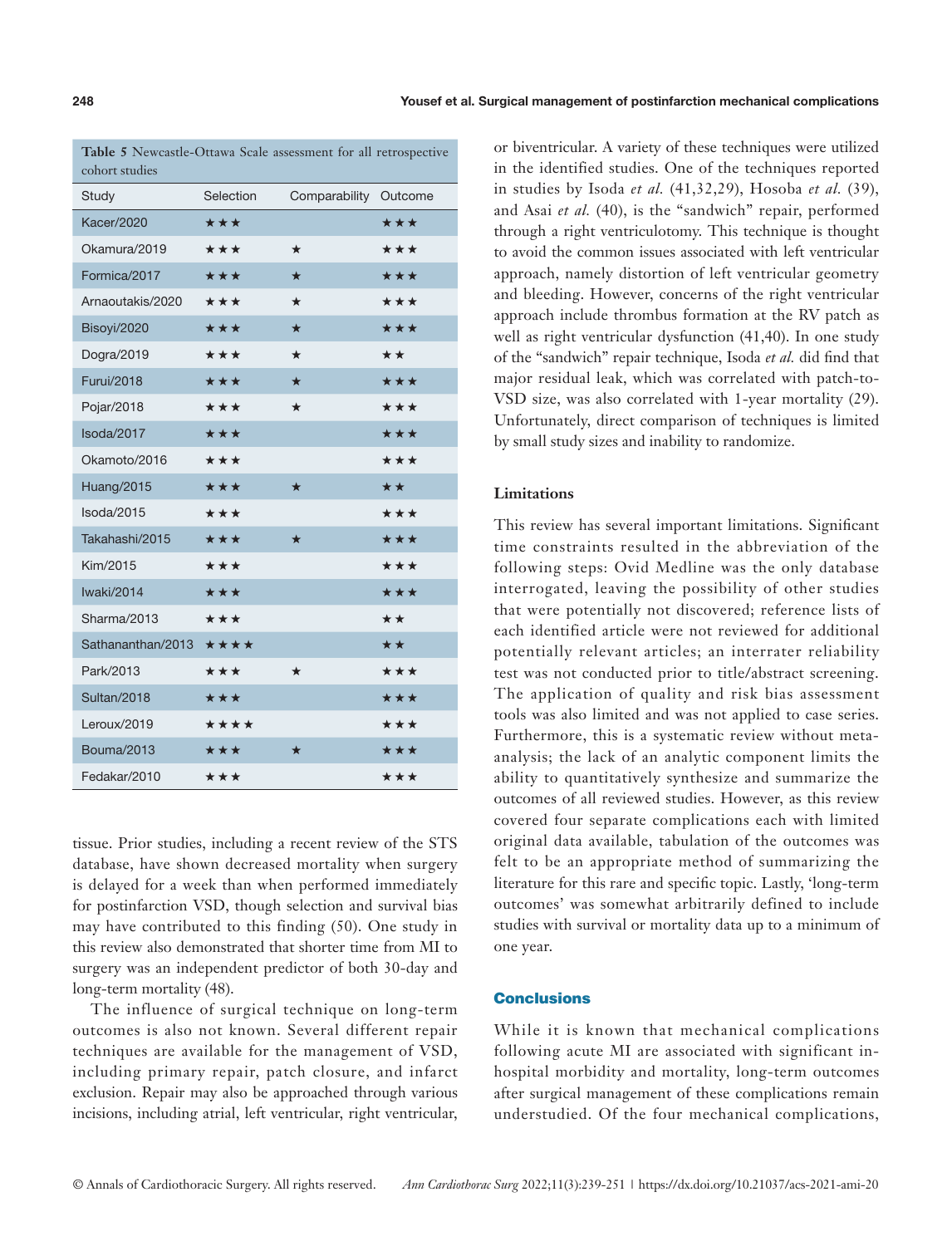# **Annals of Cardiothoracic Surgery, Vol 11, No 3 May 2022 249**

outcomes of ventricular septal defect repair after acute MI have been explored the most. The available studies suggest that concomitant CABG at the time of VSD repair may potentially be associated with worse survival if incomplete revascularization is performed and with improved survival if complete revascularization is performed. Additionally, delayed VSD repair may be associated with better survival than immediate repair. However, further research is warranted, as the existing literature is limited to small retrospective cohort studies and case series. Furthermore, numerous approaches to management and inconsistent methods of reporting outcomes across studies limit synthesized interpretation of the findings. The literature is particularly limited regarding outcomes of LV pseudoaneurysm repair following acute MI, and future studies must distinguish outcomes of patients who present with acute versus chronic pseudoaneurysms.

# Acknowledgments

*Funding:* None.

# Footnote

*Conflicts of Interest:* The authors have no conflicts of interest to declare.

*Open Access Statement:* This is an Open Access article distributed in accordance with the Creative Commons Attribution-NonCommercial-NoDerivs 4.0 International License (CC BY-NC-ND 4.0), which permits the noncommercial replication and distribution of the article with the strict proviso that no changes or edits are made and the original work is properly cited (including links to both the formal publication through the relevant DOI and the license). See: [https://creativecommons.org/licenses/by-nc-nd/4.0/.](https://creativecommons.org/licenses/by-nc-nd/4.0/)

# **References**

- 1. Kutty RS, Jones N, Moorjani N. Mechanical complications of acute myocardial infarction. Cardiol Clin 2013;31:519- 31, vii-viii.
- 2. Damluji AA, van Diepen S, Katz JN, et al. Mechanical Complications of Acute Myocardial Infarction: A Scientific Statement From the American Heart Association. Circulation 2021;144:e16-35.
- 3. Puerto E, Viana-Tejedor A, Martínez-Sellés M, et al. Temporal Trends in Mechanical Complications of Acute

Myocardial Infarction in the Elderly. J Am Coll Cardiol 2018;72:959-66.

- 4. Matteucci M, Fina D, Jiritano F, et al. Treatment strategies for post-infarction left ventricular free-wall rupture. Eur Heart J Acute Cardiovasc Care 2019;8:379-87.
- 5. Nasir A, Gouda M, Khan A, et al. Is it ever possible to treat left ventricular free wall rupture conservatively? Interact Cardiovasc Thorac Surg 2014;19:488-93.
- 6. Crenshaw BS, Granger CB, Birnbaum Y, et al. Risk factors, angiographic patterns, and outcomes in patients with ventricular septal defect complicating acute myocardial infarction. Circulation 2000;101:27-32.
- 7. Menon V, Webb JG, Hillis LD, et al. Outcome and profile of ventricular septal rupture with cardiogenic shock after myocardial infarction: A report from the SHOCK Trial Registry. J Am Coll Cardiol 2000;36:1110-6.
- 8. Benjamin EJ, Virani SS, Callaway CW, et al. Heart Disease and Stroke Statistics-2018 Update: A Report From the American Heart Association. Circulation 2018;137:e67-e492.
- 9. Damluji AA, Forman DE, van Diepen S, et al. Older Adults in the Cardiac Intensive Care Unit: Factoring Geriatric Syndromes in the Management, Prognosis, and Process of Care: A Scientific Statement From the American Heart Association. Circulation 2020;141:e6-e32.
- 10. Matteucci M, Ronco D, Corazzari C, et al. Surgical Repair of Postinfarction Ventricular Septal Rupture: Systematic Review and Meta-Analysis. Ann Thorac Surg 2021;112:326-37.
- 11. French JK, Hellkamp AS, Armstrong PW, et al. Mechanical complications after percutaneous coronary intervention in ST-elevation myocardial infarction (from APEX-AMI). Am J Cardiol 2010;105:59-63.
- 12. Bhardwaj B, Sidhu G, Balla S, et al. Outcomes and Hospital Utilization in Patients With Papillary Muscle Rupture Associated With Acute Myocardial Infarction. Am J Cardiol 2020;125:1020-5.
- 13. Armstrong PW, Adams PX, Al-Khalidi HR, et al. Assessment of Pexelizumab in Acute Myocardial Infarction (APEX AMI): a multicenter, randomized, double-blind, parallel-group, placebo-controlled study of pexelizumab in patients with acute myocardial infarction undergoing primary percutaneous coronary intervention. Am Heart J 2005;149:402-7.
- 14. Schroeter T, Lehmann S, Misfeld M, et al. Clinical outcome after mitral valve surgery due to ischemic papillary muscle rupture. Ann Thorac Surg 2013;95:820-4.
- 15. Atik FA, Navia JL, Vega PR, et al. Surgical treatment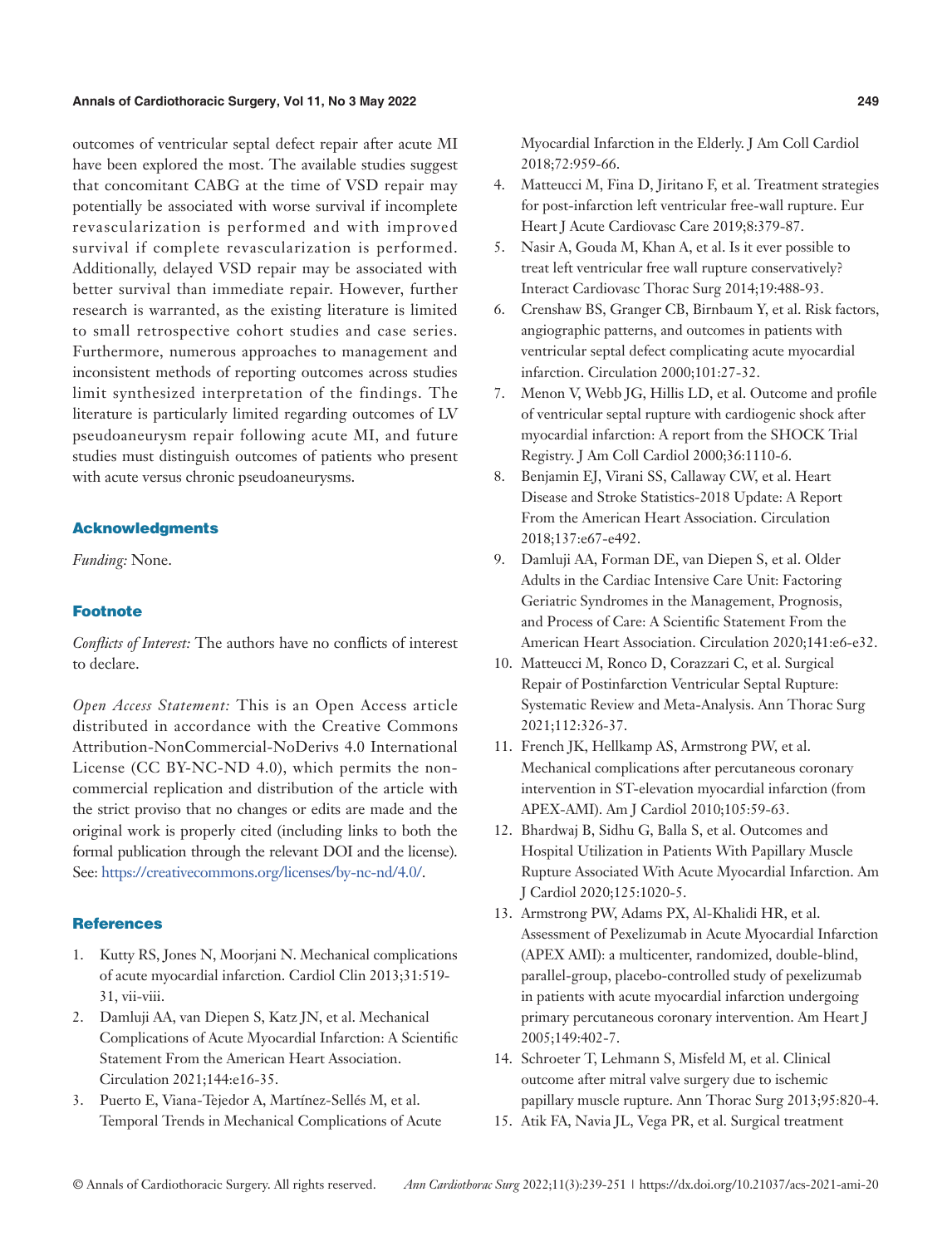# **250** Yousef et al. Surgical management of postinfarction mechanical complications

of postinfarction left ventricular pseudoaneurysm. Ann Thorac Surg 2007;83:526-31.

- 16. Page MJ, McKenzie JE, Bossuyt PM, et al. The PRISMA 2020 statement: an updated guideline for reporting systematic reviews. Syst Rev 2021;10:89.
- 17. Wells G, Shea B, O'Connell D, et al. The Newcastle-Ottawa Scale (NOS) for assessing the quality of nonrandomised studies in meta-analyses. 2013. Available online: https://www.scienceopen.com/ document?vid=54b48470-4655-4081-b5d4-e8ebe8d1792e. Accessed January 11, 2022.
- 18. Higgins JPT, Thomas J, Chandler J, et al, (editors). Cochrane Handbook for Systematic Reviews of Interventions Version 6.2 (Updated February 2021).; 2021.
- 19. Arnaoutakis GJ, Kilic A, Conte JV, et al. Longitudinal Outcomes After Surgical Repair of Postinfarction Ventricular Septal Defect in the Medicare Population. Ann Thorac Surg 2020;109:1243-50.
- 20. Kacer P, Adamkova V, Hubacek JA, et al. Post-infarction left ventricular free wall rupture: 12-years experience from the Cardiac Centre of the Institute of Clinical and Experimental Medicine in Prague, Czech Republic. Biomed Pap Med Fac Univ Palacky Olomouc Czech Repub 2021;165:408-15.
- 21. Okamura H, Kimura N, Mieno M, et al. Sutureless repair for postinfarction left ventricular free wall rupture. J Thorac Cardiovasc Surg 2019;158:771-7.
- 22. Formica F, Mariani S, Singh G, et al. Postinfarction left ventricular free wall rupture: a 17-year single-centre experience. Eur J Cardiothorac Surg 2018;53:150-6.
- 23. Raffa GM, Tarelli G, Patrini D, et al. Sutureless repair for postinfarction cardiac rupture: a simple approach with a tissue-adhering patch. J Thorac Cardiovasc Surg 2013;145:598-9.
- 24. Zoffoli G, Battaglia F, Venturini A, et al. A novel approach to ventricular rupture: clinical needs and surgical technique. Ann Thorac Surg 2012;93:1002-3.
- 25. Bisoyi S, Jagannathan U, Dash AK, et al. Decision making, management, and midterm outcomes of postinfarction ventricular septal rupture: Our experience with 21 patients. Ann Card Anaesth 2020;23:471-6.
- 26. Dogra N, Puri GD, Thingnam SKS, et al. Early thrombolysis is associated with decreased operative mortality in postinfarction ventricular septal rupture. Indian Heart J 2019;71:224-8.
- 27. Furui M, Yoshida T, Kakii B, et al. Strategy of delayed surgery for ventricular septal perforation after acute myocardial infarction. J Cardiol 2018;71:488-93.
- 28. Pojar M, Harrer J, Omran N, et al. Surgical treatment of postinfarction ventricular septal defect: risk factors and outcome analysis. Interact Cardiovasc Thorac Surg 2018;26:41-6.
- 29. Isoda S, Imoto K, Uchida K, et al. Pitfalls for the "Sandwich technique" via a right ventricular incision to repair post-infarction ventricular septal defects. Gen Thorac Cardiovasc Surg 2017;65:187-93.
- 30. Okamoto Y, Yamamoto K, Asami F, et al. Early and midterm outcomes of triple patch technique for postinfarction ventricular septal defects. J Thorac Cardiovasc Surg 2016;151:1711-6.
- 31. Huang SM, Huang SC, Wang CH, et al. Risk factors and outcome analysis after surgical management of ventricular septal rupture complicating acute myocardial infarction: a retrospective analysis. J Cardiothorac Surg 2015;10:66.
- 32. Isoda S, Imoto K, Uchida K, et al. "Sandwich Technique" via a Right Ventricle Incision to Repair Postinfarction Ventricular Septal Defects. J Card Surg 2015;30:488-93.
- 33. Takahashi H, Arif R, Almashhoor A, et al. Long-term results after surgical treatment of postinfarction ventricular septal rupture. Eur J Cardiothorac Surg 2015;47:720-4.
- 34. Kim IS, Lee JH, Lee DS, et al. Surgical Outcomes of a Modified Infarct Exclusion Technique for Post-Infarction Ventricular Septal Defects. Korean J Thorac Cardiovasc Surg 2015;48:381-6.
- 35. Iwaki R, Nakagiri K, Murakami H, et al. Double-patch repair by a bilateral ventriculotomy for postinfarction ventricular septal defect. J Card Surg 2014;29:181-5.
- 36. Sharma V, Greason KL, Nkomo VT, et al. Repair of acute inferior wall myocardial infarction-related basal ventricular septal defect: transatrial versus transventricular approach. J Card Surg 2013;28:475-80.
- 37. Sathananthan J, Ruygrok P. Evolution in the management of postinfarct ventricular septal defects from surgical to percutaneous approach: a single-center experience. J Invasive Cardiol 2013;25:339-43.
- 38. Park SJ, Kim JB, Jung SH, et al. Surgical Repair of Ventricular Septal Defect after Myocardial Infarction: A Single Center Experience during 22 Years. Korean J Thorac Cardiovasc Surg 2013;46:433-8.
- 39. Hosoba S, Asai T, Suzuki T, et al. Mid-term results for the use of the extended sandwich patch technique through right ventriculotomy for postinfarction ventricular septal defects. Eur J Cardiothorac Surg 2013;43:e116-20.
- 40. Asai T, Hosoba S, Suzuki T, et al. Postinfarction ventricular septal defect: right ventricular approach-the extended "sandwich" patch. Semin Thorac Cardiovasc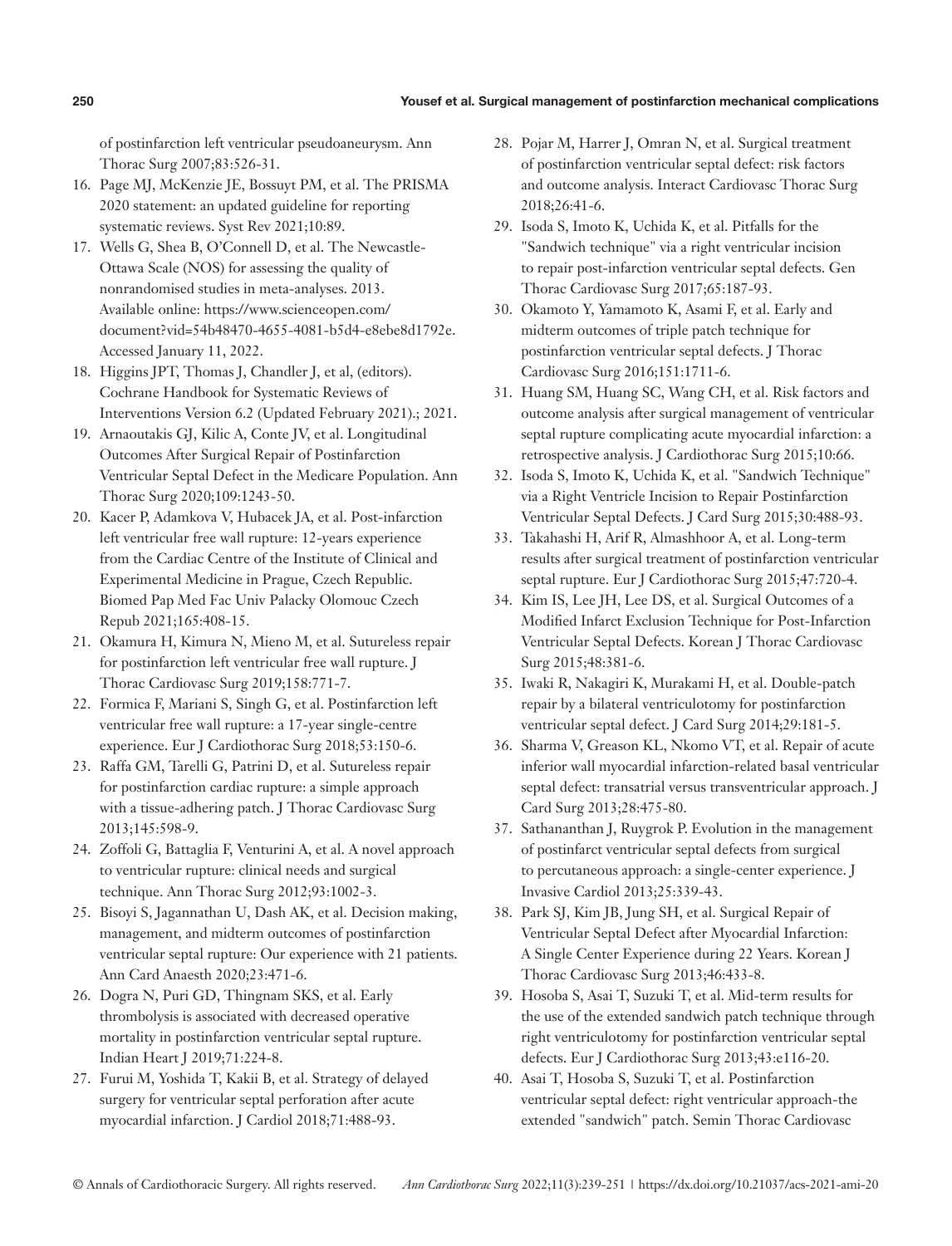Surg 2012;24:59-62.

- 41. Isoda S, Osako M, Kimura T, et al. Midterm results of the "sandwich technique" via a right ventricle incision to repair post-infarction ventricular septal defect. Ann Thorac Cardiovasc Surg 2012;18:318-21.
- 42. Sultan I, Aranda-Michel E, Gleason TG, et al. Mitral valve surgery for acute papillary muscle rupture. J Card Surg 2018;33:484-8.
- 43. Leroux É, Chauvette V, Voisine P, et al. Clinical and echocardiographic presentation of postmyocardial infarction papillary muscle rupture. Echocardiography 2019;36:1322-9.
- 44. Bouma W, Wijdh-den Hamer IJ, Koene BM, et al. Longterm survival after mitral valve surgery for post-myocardial infarction papillary muscle rupture. J Cardiothorac Surg 2015;10:11.
- 45. Bouma W, Wijdh-den Hamer IJ, Klinkenberg TJ, et al. Mitral valve repair for post-myocardial infarction papillary muscle rupture. Eur J Cardiothorac Surg 2013;44:1063-9.
- 46. Fedakar A, Bugra O, Onk A, et al. Repair of left

**Cite this article as:** Yousef S, Sultan I, VonVille HM, Kahru K, Arnaoutakis GJ. Surgical management for mechanical complications of acute myocardial infarction: a systematic review of long-term outcomes. Ann Cardiothorac Surg 2022;11(3):239-251. doi: 10.21037/acs-2021-ami-20

ventricular pseudoaneurysms. Asian Cardiovasc Thorac Ann 2010;18:39-43.

- 47. Prifti E, Bonacchi M, Baboci A, et al. Surgical treatment of post-infarction left ventricular pseudoaneurysm: Case series highlighting various surgical strategies. Ann Med Surg (Lond) 2017;16:44-51.
- 48. Cinq-Mars A, Voisine P, Dagenais F, et al. Risk factors of mortality after surgical correction of ventricular septal defect following myocardial infarction: Retrospective analysis and review of the literature. Int J Cardiol 2016;206:27-36.
- 49. Horan DP, O'Malley TJ, Weber MP, et al. Repair of ischemic ventricular septal defect with and without coronary artery bypass grafting. J Card Surg 2020;35:1062-71.
- 50. Arnaoutakis GJ, Zhao Y, George TJ, et al. Surgical repair of ventricular septal defect after myocardial infarction: outcomes from the Society of Thoracic Surgeons National Database. Ann Thorac Surg 2012;94:436-43; discussion 443-4.